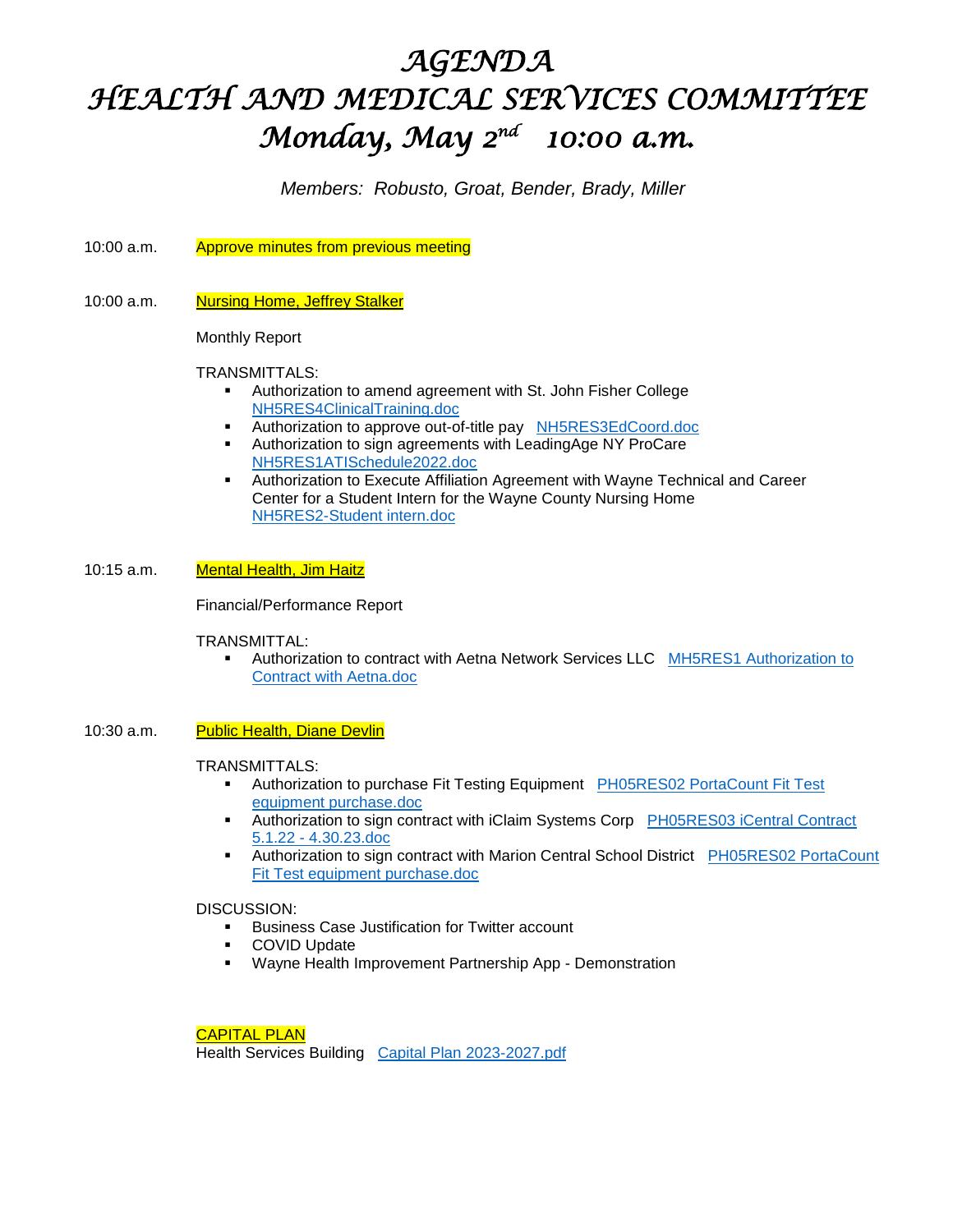Committee No. 6 Date: 5/2/2022 Committee Chair: Frank Robusto

:

Department Head: Jeffrey Stalker

## **Authorization to Renew Agreement with St. John Fisher College for Nursing Educational Program**

WHEREAS, Wayne County Nursing Home and St. John Fisher College currently have a contract to allow nursing students to train at the nursing home; and

WHEREAS, the current agreement with St. John Fisher College (c/o Wegmans School of Nursing) expires May 31, 2022; and

WHEREAS, Wayne County Nursing Home and St. John Fisher College have an interest in continuing this collaboration that provides educational nursing training; and

WHEREAS, that the Nursing Home Administrator is desirous in renewing the agreement with St. John Fisher College effective from June 1, 2022 to May 31, 2025; and now, therefore be it

RESOLVED, the Chairman of the Board of Supervisors is authorized to execute an agreement on behalf of the Wayne County Nursing Home with St. John Fisher College from June 1, 2022 to May 31, 2025 for the purpose of educational nursing program at no cost to the nursing home, subject to the County Attorney's approval as to form and content.

|                                                                                                      |  |  |                                                                                                     | Budgeted: yes ___ no___ Proposed Cost: ____0_______ Reimbursed Amount ________ County cost____0___    |
|------------------------------------------------------------------------------------------------------|--|--|-----------------------------------------------------------------------------------------------------|-------------------------------------------------------------------------------------------------------|
|                                                                                                      |  |  |                                                                                                     | Departmental transfer \$_____________ from Account No. _________________ to Account No. _____________ |
|                                                                                                      |  |  |                                                                                                     |                                                                                                       |
|                                                                                                      |  |  |                                                                                                     |                                                                                                       |
|                                                                                                      |  |  |                                                                                                     |                                                                                                       |
| Standing Committee: Ayes ______ Nays ______ Date: ____________ Signature: __________________________ |  |  |                                                                                                     |                                                                                                       |
| Supervisors                                                                                          |  |  |                                                                                                     | Clerk, Board of                                                                                       |
| Referred to:                                                                                         |  |  | Committee: ______ Ayes ______ Nays ______ Date: ___________ Signature: ____________________________ |                                                                                                       |
|                                                                                                      |  |  | Committee: _____Ayes ______ Nays _______ Date: ___________Signature: ____________                   |                                                                                                       |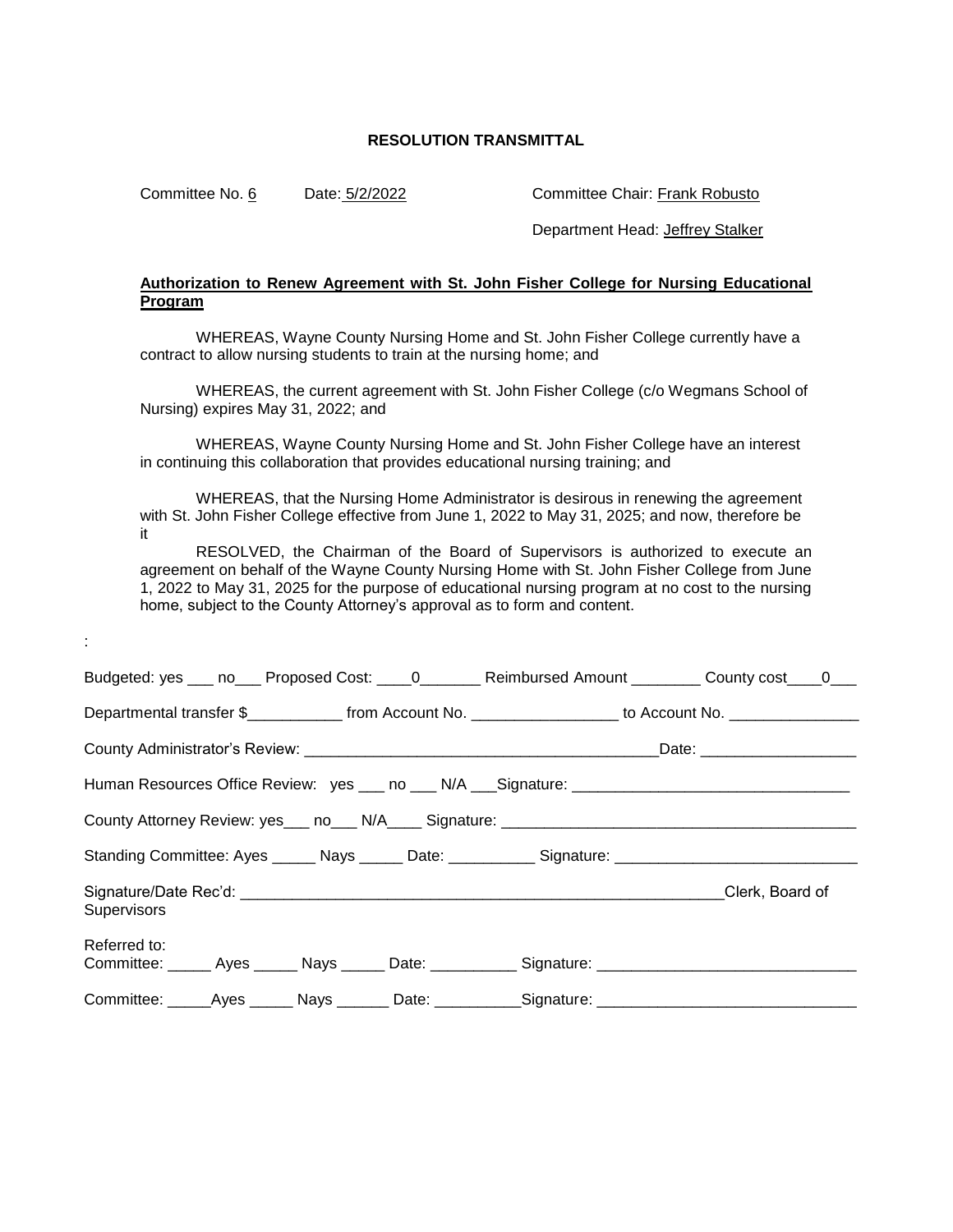Committee No. 6 Date: 5/2/2022 Committee Chair: Frank Robusto Department Head: Jeffrey Stalker

AUTHORIZATION TO PAY OUT-OF-TITLE PAY FOR EMPLOYEE PERFORMING THE DUTIES OF COORDINATOR OF NURSING TRAINING AT THE WAYNE COUNTY NURSING HOME

WHEREAS, current employee within the title of Coordinator of Nursing Training is on an approved leave of absence and the continuation of these duties are an essential function and necessary for the continued operation of the Nursing Home; and

WHEREAS, Registered Professional Nurse, Kathryn Welkley meets the minimum qualifications necessary and is currently fulfilling the duties of the Coordinator of Nursing Training temporarily; now therefore be it,

RESOLVED, that Kathryn Welkley will continue to perform the duties of Coordinator of Nursing Training and her rate will be adjusted within the managerial/confidential salary structure to be set at \$72,594 retroactive to April 18, 2022 when she began performing these duties. Upon return of the Coordinator of Nursing Training, Ms. Welkley will return to her previous position and rate of pay as a Registered Professional Nurse.

| Budgeted: yes _X__ no___ Proposed Cost: ___ Reimbursed Amount ___ County cost__                                      |                 |  |  |  |  |  |
|----------------------------------------------------------------------------------------------------------------------|-----------------|--|--|--|--|--|
| Departmental transfer \$_________________________ from Account No. _____________________ to Account No. _______      |                 |  |  |  |  |  |
|                                                                                                                      | Date: _________ |  |  |  |  |  |
|                                                                                                                      |                 |  |  |  |  |  |
|                                                                                                                      |                 |  |  |  |  |  |
| Standing Committee: Ayes ______ Nays ______ Date: ___________ Signature: __________________________                  |                 |  |  |  |  |  |
|                                                                                                                      |                 |  |  |  |  |  |
| Referred to:<br>Committee: ______ Ayes ______ Nays ______ Date: ___________ Signature: _____________________________ |                 |  |  |  |  |  |
| Committee: ______Ayes _______ Nays ________ Date: ___________Signature: ____________________________                 |                 |  |  |  |  |  |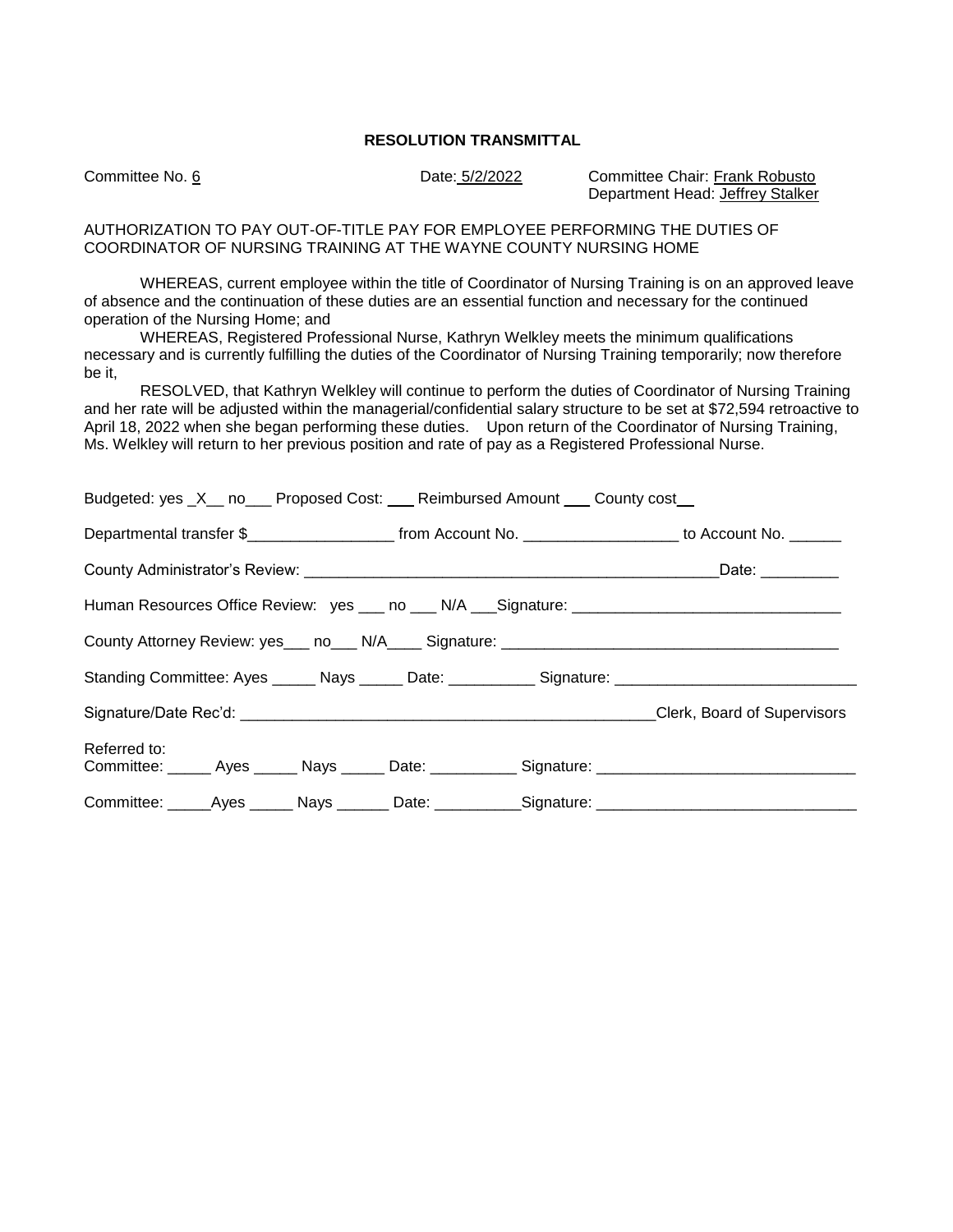Committee No. 6 \_\_\_\_\_6 \_\_\_\_\_\_ Date: 5/2/22\_ Committee Chair: Frank Robusto

Department Head: Jeffrey Stalker

## **Authorize Expenditure and Scheduling of Employee Training and Education from the Advanced Training Initiative Funds Received From Department Of Health**

WHEREAS, Wayne County Nursing Home was selected to receive \$197,615.01 for 2021-2022 through the Advanced Training Initiative (ATI) application to the NYS Department of Health (NYSDOH) and the allocated funds are in the area of training and education for Nursing Home staff; and

WHEREAS, Wayne County Nursing Home already received these State and Federal funds from the NYSDOH and will coordinate training as stated in the (2) training contracts through LeadingAge NY ProCare; and

WHEREAS, LeadingAge NY ProCare provided approximate quotes for these training programs to be \$10,360 for Electronic Dementia Guide for Excellenge (EDGE) Project, and \$5,920 Care Process for Residents with Dementia and Other Special Needs training; and now therefore be it

RESOLVED the Chairman of the Board of Supervisors is authorized to sign two agreements with LeadingAge NY ProCare for two (2) training programs stated above for the Wayne County Nursing Home. Agreement is subject to the County Attorney's review and approval as to form and content.

| Budgeted: yes _X_ no___ Proposed Cost: __\$16,280 __ Reimbursed Amount __\$16,280 County cost _\$0                   |                                |
|----------------------------------------------------------------------------------------------------------------------|--------------------------------|
| Departmental transfer \$____________________ from Account No. _________________ to Account No. ________________      |                                |
|                                                                                                                      | Date: ________________________ |
| Human Resources Office Review: yes ___ no ___ N/A ___ Signature: ___________________________________                 |                                |
|                                                                                                                      |                                |
| Standing Committee: Ayes ______ Nays ______ Date: ___________ Signature: ___________________________                 |                                |
|                                                                                                                      |                                |
| Referred to:<br>Committee: ______ Ayes ______ Nays ______ Date: ___________ Signature: _____________________________ |                                |
| Committee: _____Ayes ______ Nays _______ Date: ___________Signature: ______________________________                  |                                |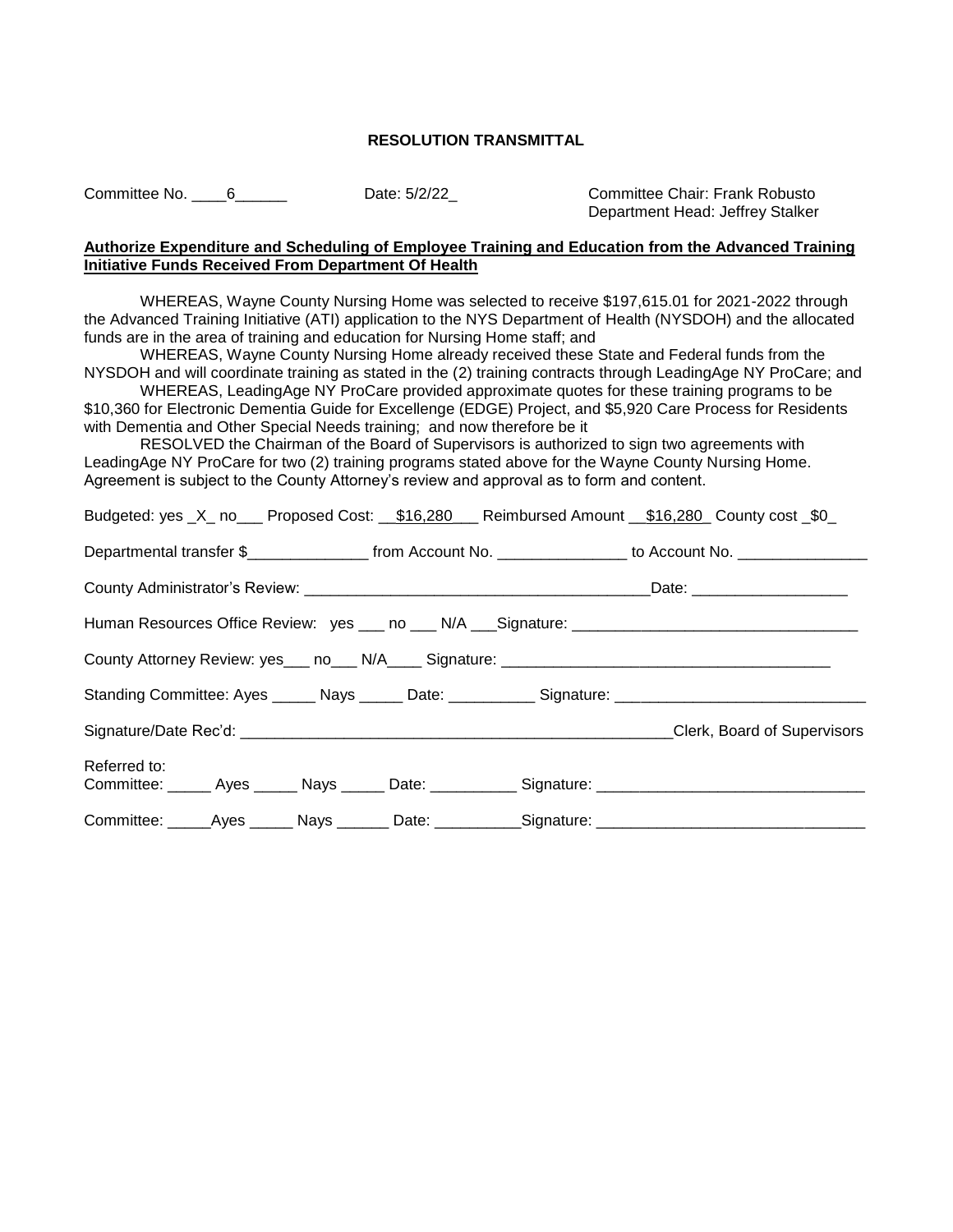Committee No. 6 Date: 5/2/2022 Committee Chair: Frank Robusto

Department Head: Jeffrey Stalker

#### **AUTHORIZATION TO EXECUTE AN AFFILIATION AGREEMENT WITH WAYNE TECHNICAL AND CAREER CENTER FOR A STUDENT INTERN FOR THE WAYNE COUNTY NURSING HOME**

WHEREAS, the Wayne County Nursing Home periodically agrees to have high school students participate in internships through various educational institutions; and

WHEREAS, the Nursing Home has agreed to have New Vision Students from Wayne Technical and Career Center, a program of Wayne-Finger Lakes BOCES, 4440 Ridge Road, Williamson, NY 14589, participate in an internship program with the Nursing Home; and

WHEREAS, the Nursing Home is requesting an affiliation agreement between the County of Wayne and Wayne Technical and Career Center be executed; now, therefore, be it

RESOLVED, that the Chairman of the Wayne County Board of Supervisors is hereby authorized and directed to execute an affiliation agreement for student internships with Wayne Technical and Career Center, a program of Wayne-Finger Lakes BOCES, located at 4440 Ridge Road, Williamson, subject to County Attorney's approval as to form and content.

|                                                                                  |  |  |  | Budgeted: No Proposed Cost \$ Reimbursed Amount: \$ County Cost: \$0                                |  |
|----------------------------------------------------------------------------------|--|--|--|-----------------------------------------------------------------------------------------------------|--|
|                                                                                  |  |  |  | Departmental transfer \$_______________ from Account No. ____________ to Account No. _______        |  |
|                                                                                  |  |  |  |                                                                                                     |  |
|                                                                                  |  |  |  | Human Resources Office Review: yes ___ no ___ N/A ___Signature: ________________                    |  |
| County Attorney Review: yes___ no___ N/A____ Signature: ________________________ |  |  |  |                                                                                                     |  |
|                                                                                  |  |  |  | Standing Committee: Ayes ______ Nays ______ Date: ____________ Signature: _________________         |  |
|                                                                                  |  |  |  |                                                                                                     |  |
| Referred to:                                                                     |  |  |  | Committee: ______ Ayes ______ Nays ______ Date: ___________ Signature: ________________             |  |
|                                                                                  |  |  |  | Committee: ______Ayes ______ Nays _______ Date: ___________Signature: _____________________________ |  |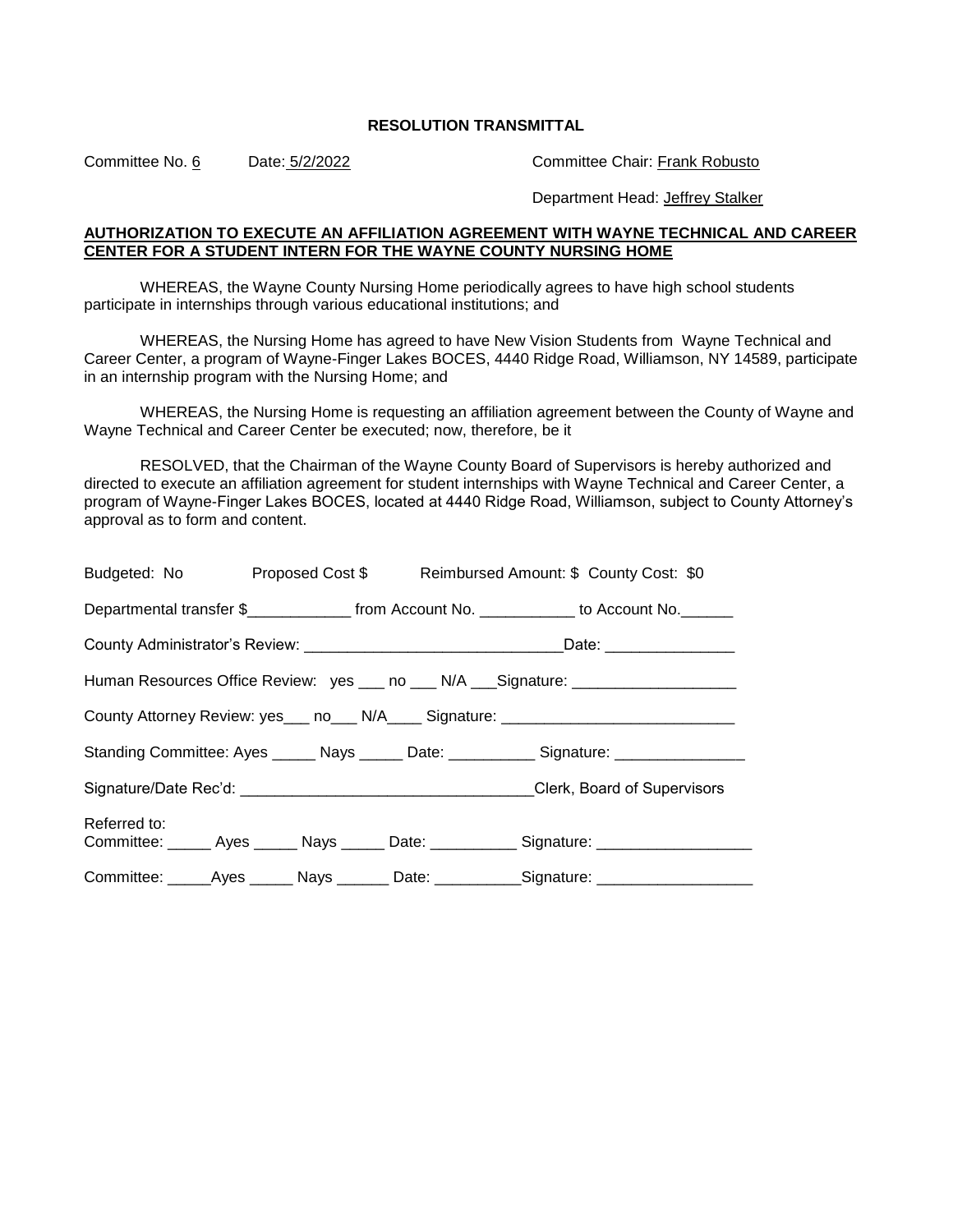Committee No. 6 Health & Medical Date: May 2, 2022 Committee Chair: Mr. Frank Robusto

Department Head: James Haitz

#### **Authorization to Contract with Aetna Network Services, LLC - Insurance Co. for the Provision of Behavioral Health Services**

WHEREAS, the Wayne County Department of Mental Health Department-Wayne Behavioral Health Network (WBHN) and the Aetna Network Service, LLC (Aetna) are mutually desirous to establish a business contract with each other in order for WBHN to provide certain behavioral health professional services to the clientele who are insured by Aetna; and

WHEREAS, the contract with Aetna will allow for billing procedures and provide a reimbursement schedule, which will provide for WBHN's ability to receive payment for the services provided; now therefore be it

RESOLVED, that the Chairman of the Board is authorized to sign a contract, pending the County Attorney's review and approval as to form and content, with Aetna Network Service, LLC and with WBHN to provide behavioral health services for the contract period between May 15, 2022 through May 15, 2025 with an option for annual renewal following the original contract period.

| cost: 0                           | Budgeted: n/a Proposed Cost: none Reimbursed Amount: |  | total. County                                                                                        |  |
|-----------------------------------|------------------------------------------------------|--|------------------------------------------------------------------------------------------------------|--|
| Departmental transfer \$ Account: |                                                      |  |                                                                                                      |  |
|                                   |                                                      |  | Date: _________________________                                                                      |  |
|                                   |                                                      |  | Human Resources Office Review: yes ___ no ___ N/A ___ Signature: ___________________________________ |  |
|                                   |                                                      |  |                                                                                                      |  |
|                                   |                                                      |  | Standing Committee: Ayes ______ Nays ______ Date: ___________ Signature: ___________________________ |  |
|                                   |                                                      |  |                                                                                                      |  |
| Referred to:                      |                                                      |  | Committee: ______ Ayes ______ Nays ______ Date: ___________ Signature: _____________________________ |  |
|                                   |                                                      |  | Committee: _____Ayes ______ Nays _______ Date: ___________Signature: ______________________________  |  |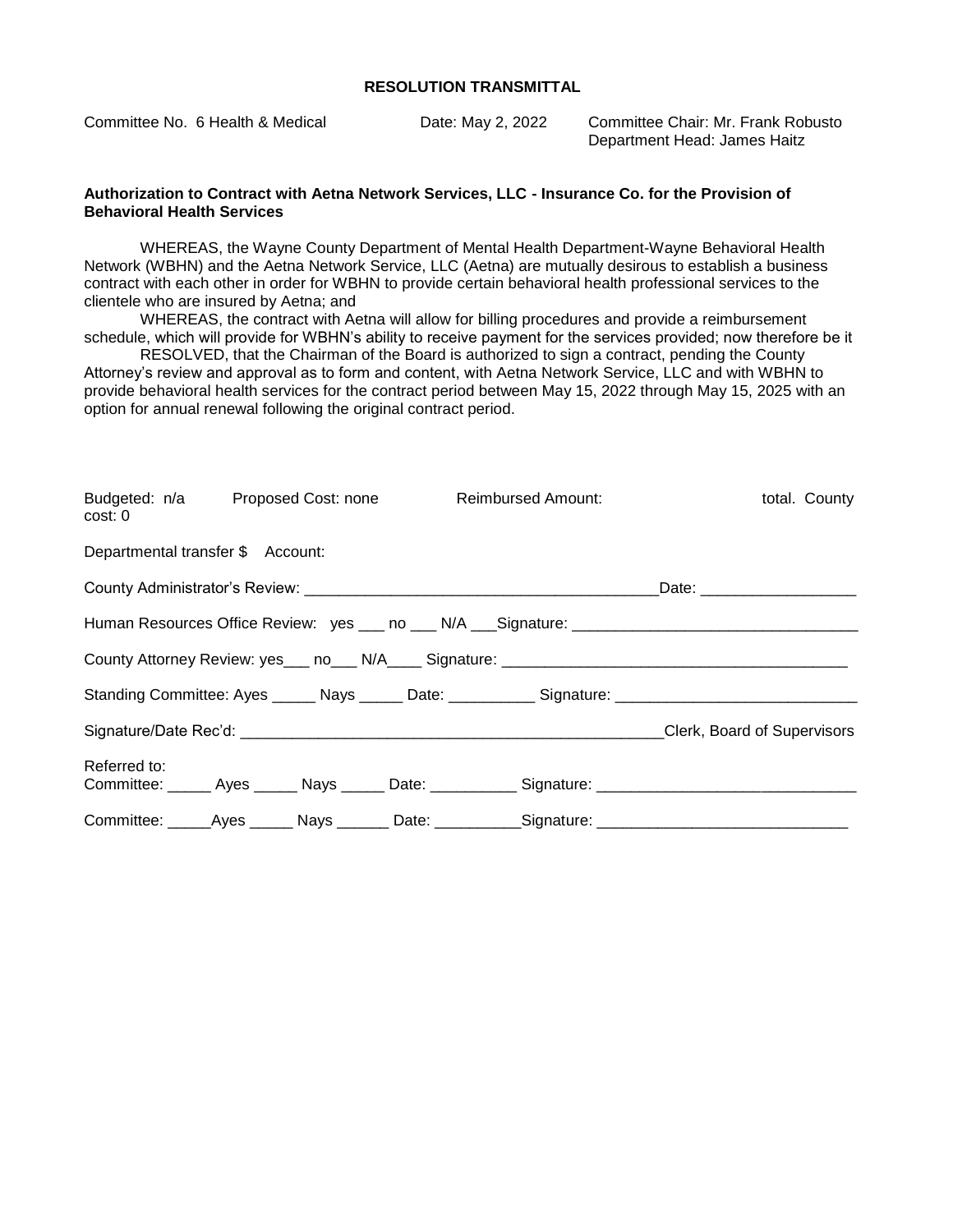Committee No. 6 Date: 5/2/22 Committee Chair: Frank Robusto Department Head: Diane M. Devlin

AUTHORIZATION TO PURCHASE N95 RESPIRATOR FIT TESTING EQUIPMENT, TRANSFER OLD EQUIPMENT TO THE NURSING HOME AND TRANSFER FUNDS FOR WAYNE COUNTY PUBLIC HEALTH

WHEREAS, Wayne County Public Health (WCPH) is required to perform annual N95 Respirator Fit Testing for all nursing and other Public Health (PH) staff that may come in contact with individuals infected with serious viruses or diseases, such as Tuberculosis, in their day to day work duties or at Points of Dispensing (PODS) clinics; and

WHEREAS, with the onset of the COVID-19 Pandemic, WCPH has been called upon to perform N95 Respirator Fit Testing for staff of numerous other facilities, such as nursing homes and schools; and

WHEREAS, to perform N95 Fit Testing, it requires specialized equipment; and

WHEREAS, WCPH's wishes to purchase a new updated PortaCount Respirator Fit Tester and a Fit Test Probe Refill Kit to better meet the need of the agency's and other stakeholder's annual N95 Fit Testing requirements in a more efficient manner and to be better prepared for any future PH Emergencies; and

WHEREAS, WCPH has received three quotes for the purchase of a PortaCount Model 8048-T Respirator Fit Tester and a Fit Test Probe Refill Kit 8025-N95 from the following vendors:

- TSI Incorporated \$15,625.00
- McKesson \$17,849.26
- Fisher Scientific \$17,983.60

#### now, therefore, be it

RESOLVED, that the Director of Public Health is hereby authorized to purchase a PortaCount Model 8048-T Respirator Fit Tester and a Fit Test Probe Refill Kit 8025-N95 for an amount not to exceed \$15,625.00 from the lowest quote from TSI Incorporated; and, be it further

RESOLVED, that the Director of Public Health is hereby authorized to transfer WCPH's current PortaCount Model 8038, serial # 8038111501 to the Wayne County Nursing Home; and, be it further

RESOLVED, that the Treasurer is hereby authorized to amend the 2022 budget and transfer funds to WCPH's equipment line:

A4011 Public Health Service

| (Appropriations)                                                                                     |  |  |  |
|------------------------------------------------------------------------------------------------------|--|--|--|
| \$15,625 from 54650 COV19 - Communicable Disease - Coronavirus                                       |  |  |  |
| \$15,625 to 52500 COV19 - Other Equipment - Coronavirus                                              |  |  |  |
|                                                                                                      |  |  |  |
| Budgeted: yes ____ no_x___ Proposed Cost: \$15,625 Reimbursed Amount \$15,625 County cost ____0___   |  |  |  |
|                                                                                                      |  |  |  |
| Departmental transfer \$_____________ from Account No. ________________ to Account No. _____________ |  |  |  |
|                                                                                                      |  |  |  |
|                                                                                                      |  |  |  |
|                                                                                                      |  |  |  |
|                                                                                                      |  |  |  |
|                                                                                                      |  |  |  |
|                                                                                                      |  |  |  |
| Standing Committee: Ayes ______ Nays ______ Date: ___________ Signature: __________________________  |  |  |  |
|                                                                                                      |  |  |  |
|                                                                                                      |  |  |  |
| Referred to:                                                                                         |  |  |  |
| Committee: ______ Ayes ______ Nays ______ Date: ___________ Signature: _____________________________ |  |  |  |
| Committee: _____Ayes ______ Nays _______ Date: ____________Signature: __________                     |  |  |  |
|                                                                                                      |  |  |  |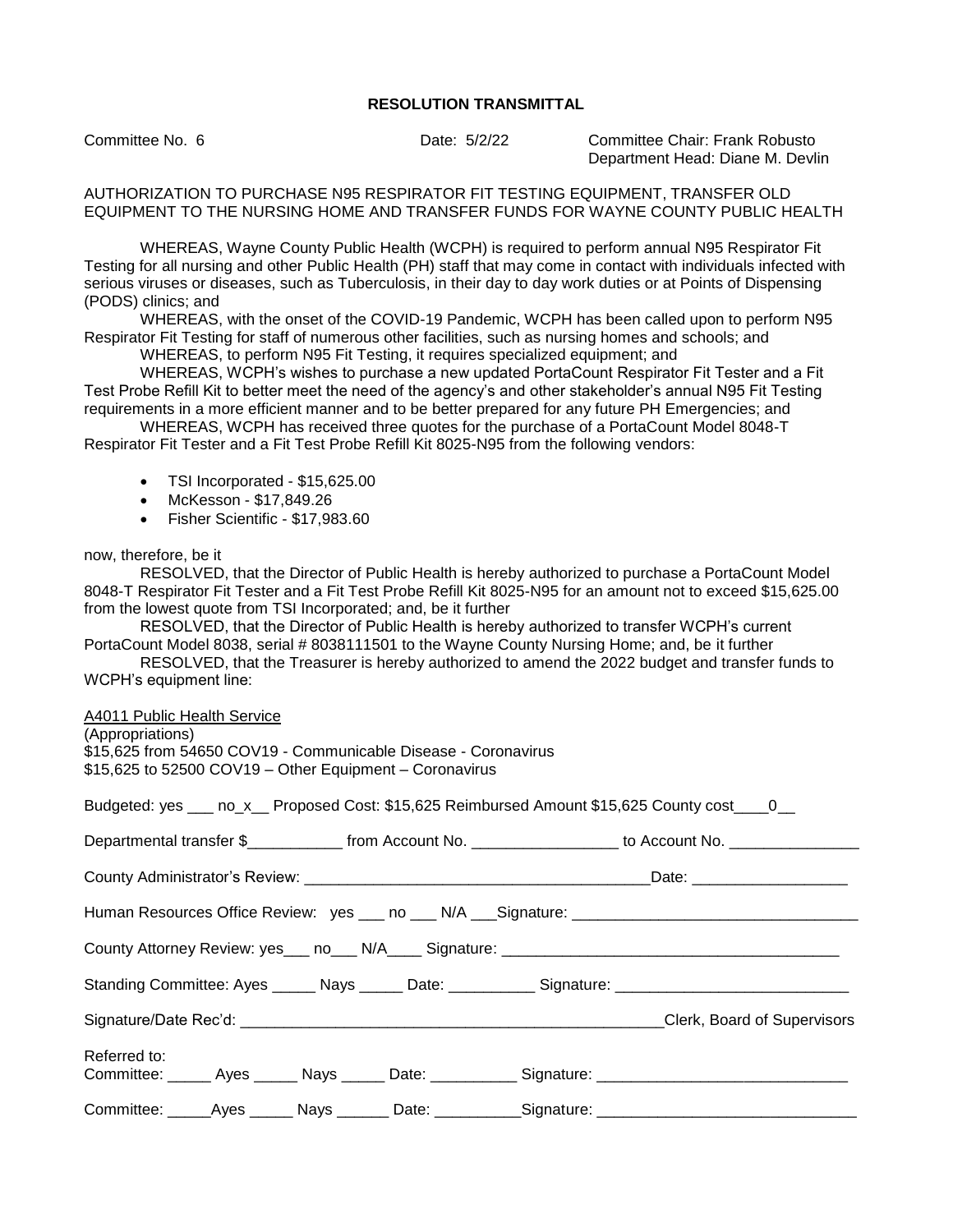Committee No. 6 Date: 5/2/22 Committee Chair: Frank Robusto Department Head: Diane M. Devlin

AUTHORIZATION TO CONTRACT WITH ICLAIM SYSTEMS CORP DBA ICENTRAL FOR WAYNE COUNTY PUBLIC HEALTH

WHEREAS, Wayne County Public Health (WCPH) has held a contract with iClaim Systems Corp. for the iCentral program since 2018 for its Early Intervention Program as an electronic medical record (EMR) and billing platform; and

WHEREAS, WCPH Early Intervention staff have worked continuously alongside iCentral to customize the EMR specifically for the Early Intervention Program needs of Wayne County; and

WHEREAS, iCentral allows WCPH Early Intervention Service Coordinators to document Service Coordination notes in a timely manner, while in the home, provides tracking tools for scheduling/planning future home visits and needs of families, and allows for the scanning and storage of specific chart documents within the system which leads to smaller paper charts and allows the discontinuation of a paper chart in the future; and

WHEREAS, Public Health has confirmed that an RFP was released in 2017 by Tompkins County, NY for Early Intervention Program Case Management Software; and

WHEREAS, Resolution No. 261-21 authorized WCPH to "piggyback" off of Tompkins County's contract, at the same terms and conditions; and

WHEREAS, iCentral continues to be the EMR used for documentation and billing for WCPH's Early Intervention Service Coordinators; and

WHEREAS, the cost provided by iCentral for the use of both standard and custom app packages is \$1250/mo, totaling \$15,000/yr; now, therefore, be it

RESOLVED, that Wayne County Public Health is authorized to "piggyback" off of the Tompkins County contract, at the same terms and conditions; and be it further

RESOLVED, that the Chairman of the Wayne County Board of Supervisors is hereby authorized to sign the Master Services Agreement, HIPAA Business Associate Contract, and End User Agreement, and any future amendments, with iClaim Systems Corp DBA iCentral, for the term beginning May 1, 2022 to April 30, 2023, at a cost not to exceed \$1250/month or \$15,000/year, subject to the County Attorney's review and approval as to form and content.

|              |  |  | Budgeted: yes X_ no__ Proposed Cost: \$15,000/year Reimbursed Amount \$7,500 County cost \$7,500      |
|--------------|--|--|-------------------------------------------------------------------------------------------------------|
|              |  |  | Departmental transfer \$_____________ from Account No. _________________ to Account No. _____________ |
|              |  |  |                                                                                                       |
|              |  |  |                                                                                                       |
|              |  |  |                                                                                                       |
|              |  |  | Standing Committee: Ayes ______ Nays ______ Date: ___________ Signature: __________________________   |
|              |  |  |                                                                                                       |
| Referred to: |  |  | Committee: ______ Ayes ______ Nays ______ Date: ___________ Signature: ____________________________   |
|              |  |  | Committee: ______Ayes ______ Nays _______ Date: ___________Signature: _____________________________   |